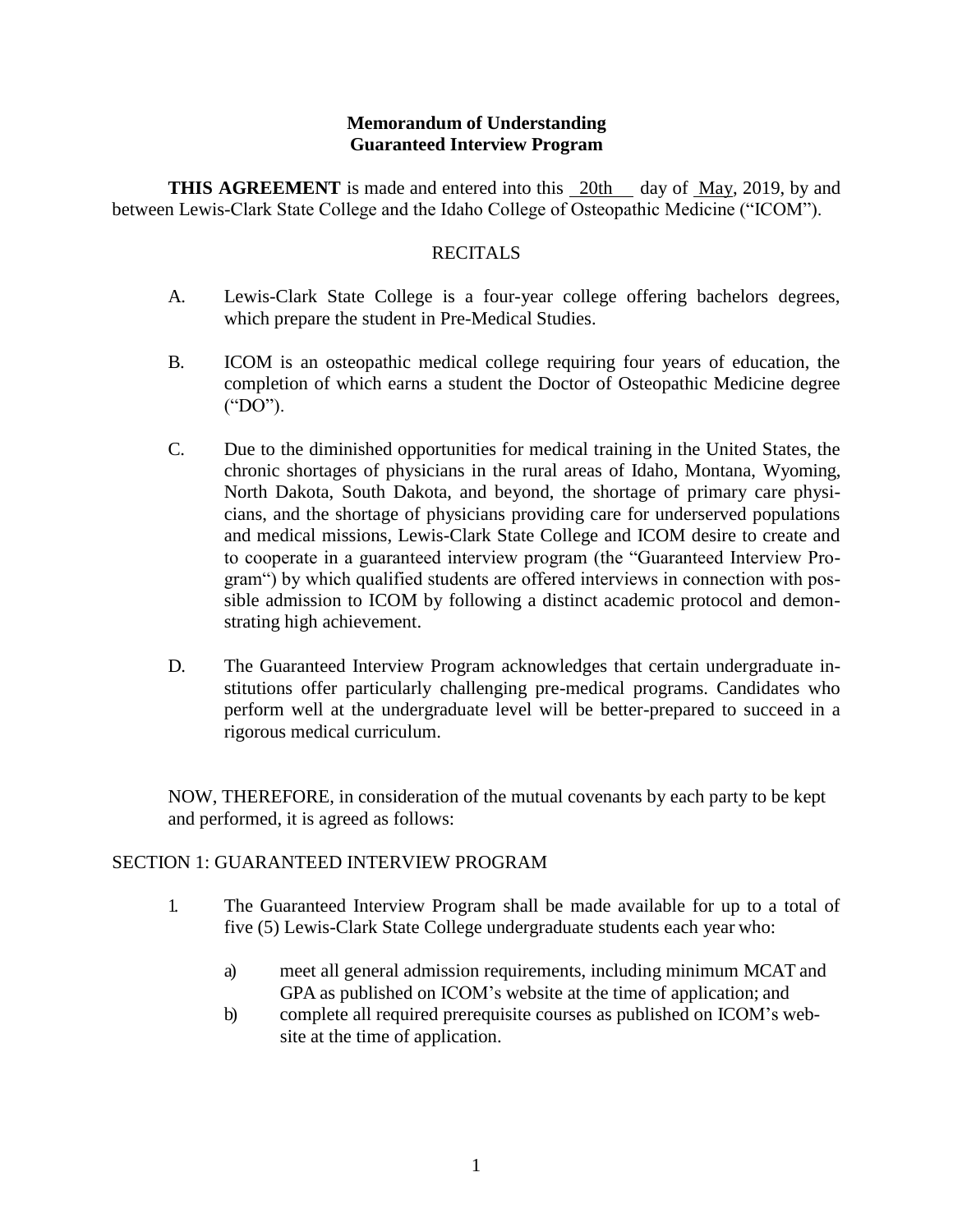### SECTION 2: GENERAL PROVISIONS

- 1. Lewis-Clark State College expressly agrees that ICOM retains the right to deny admission to any candidate, regardless of qualifications.
- 2. Neither Lewis-Clark State College nor ICOM shall unlawfully discriminate against any candidate on the basis of race, ethnicity, color, sex, sexual orientation, gender, gender identity, religion, national origin, age, or disabilities.
- 3. The Guaranteed Interview Program shall at all times be subject to ICOM's current and applicable policies and procedures.
- 4. Nothing in this Agreement or the programs shall be construed as transferring financial responsibility from one party to another. Tuition and fees will be paid to and collected by the institution the candidate is actually attending.
- 5. This Agreement shall be effective upon its execution and shall continue for four (4) years and will automatically renew for an unlimited number of four-year periods thereafter, unless this Agreement is earlier terminated for any reason by either party.
- 6. Either party may terminate this Agreement without cause with ninety (90) days written notice. Any termination will apply prospectively.
- 7. Either party may terminate this Agreement for cause, and such termination shall be effective upon receipt of written notice from the terminating party.

[SIGNATURE PAGE TO FOLLOW]